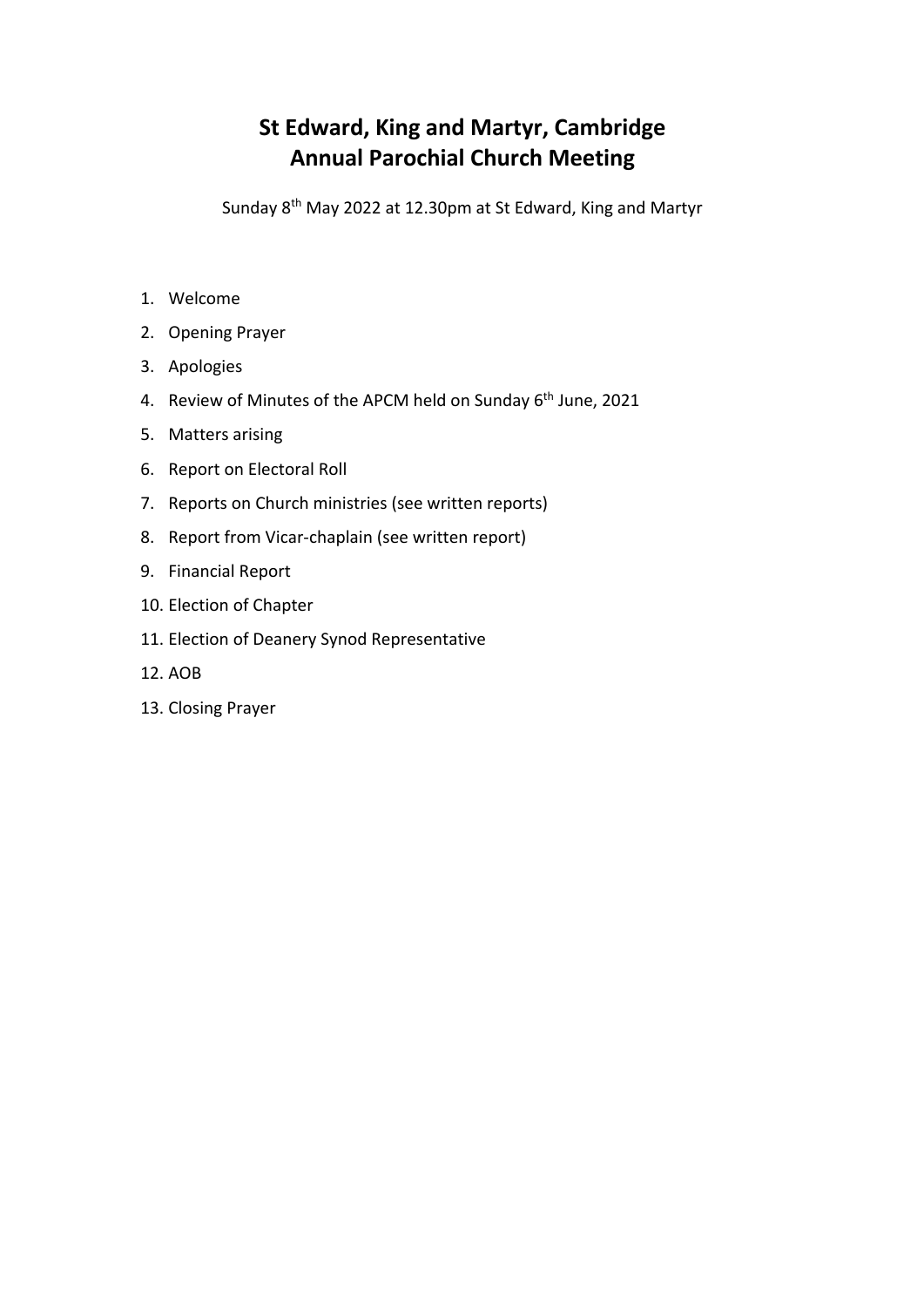### **Review from the vicar-chaplain 2021-22**

I feel like this has been a year of transitions. We have made it out of lockdown and now we are looking ahead to celebrating together as a community here at St Edward's. With the uptake in vaccinations life seems to have returned to some normalcy. This was the year that we stopped wearing masks in church. This was the year that we were able to sing once again as a congregation. This was the year that we could gather together, eat around a common table and share the joy of what it means to be human. Looking back, I'm so thankful for advances in medicine and the government's willingness to lift all lockdown measures especially concerning the worship of the church.

With all the joy around meeting together, it has also been a particularly difficult year for us as a family. I enjoyed a wonderful time of research during the summer term as I was on sabbatical from the college. I was able to finish one book on the theology of Leviticus and sent off the manuscript for another lay-oriented book on a similar subject. We were just getting ready to take a 6 week sabbatical from the church when we suffered an unfortunate cycling accident in June. Bettina and I both ended up in hospital for several days with broken bones among other injuries. When we were able to come home we were greeted by the loving hospitality of those in the church who went out of their way to help us, bring by meals and pray for us. Though it was a terribly difficult and painful time we are thankful to be part of a loving community of faith who came to our aid.

The physical healing process has been ongoing, but I was thankful to be back in worship towards the end of August. Since then we have welcomed several new families and new worshippers at the church. Some of these have been a part of our scriptorium which continues to meet, pray, and study twice weekly. This small reading and worshipping community has grown in strength and depth this past year and has become a rich place of study and growth for many of our graduate students. I'm grateful that I have been able to participate more this year with slightly less travel to London for college.

Our congregation has grown since we lost some due to the pandemic. Some have happily returned to public worship but we still pray for those who have not been able to or who have moved on. As a result we have seen a significant reduction in our annual giving which is a concern considering the significant rise in utilities that many of us have already been hit by. We will be negotiating new contracts, but we are also in need of everyone's generous gifts to continue the ministry of the church.

Services throughout the year have been a delight with being able to sing and Peter Elliott's musical additions of the lute and baroque guitar. We continue to have a committed congregation at the Friday service who have enjoyed the ongoing presence of Jeremy Morris celebrating the eucharist fortnightly. I'm also grateful to Matthias for taking Christmas services this year since I was away in the US visiting family that I had not seen in over two years. It has been transition year for the church and I feel we are now well and truly back on our feet after the pandemic. I look forward to the continued outreach and ministry of 2022!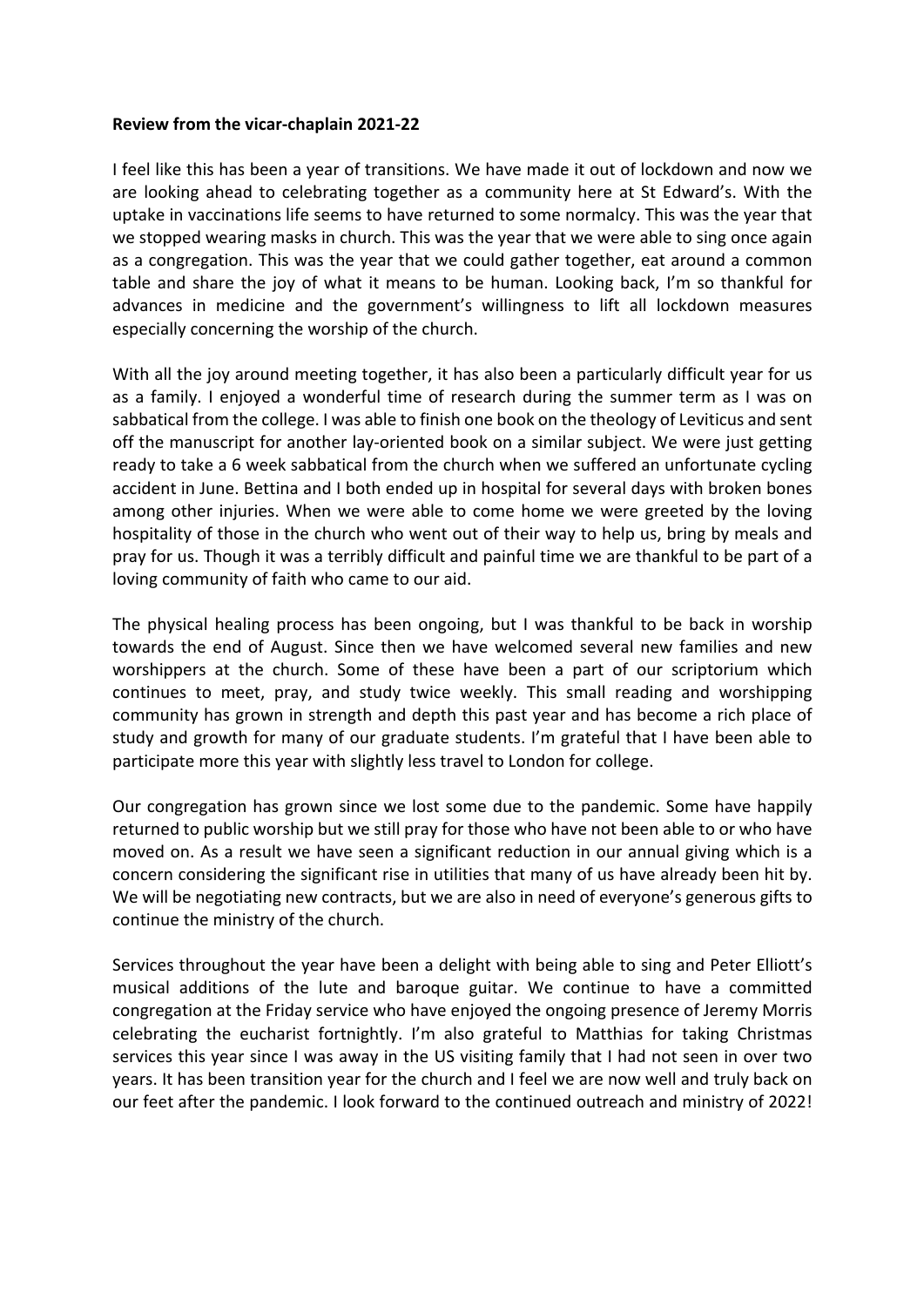### **Report from the associate vicar**

This has been my fifth year as associate vicar at St. Edward, King and Martyr, and it has been one of mixed emotions. On the one hand we saw the easing of lockdown, and the joy that the relaxation of restrictions continues to bring. For us as a family, this new year has been one of particular joy as we welcomed our daughter, Clementina. On the other hand, however, as a church we cannot ignore the first war to break out in Europe after so many decades of peace.

As the lockdown has lifted, my own ministry over the last year has been really varied, and Mark and I have continued to be flexible and adjust to government and diocesan regulations as we received them. So I have particularly appreciated the regularity of preaching and presiding at the 10:30am on Fridays and the 9am and 11am services on Sundays, taking responsibility (now with Cherrie) for the pastoral welfare of the congregation, as more and more people have come back to in-person services. It is with great delight that we continue to welcome both old and new members and visitors, following many of these up with coffee and lunch meetings, house visits (Covid-permitting) and emails, and I have enjoyed the many more pastoral and theological discussions that I've been able to have. I covered for Mark's sabbatical in the summer and during the second half of Advent and Christmas, so that Mark could see family in America, and it continues to be a great privilege to serve in this way.

Apart from all this we have a number of upcoming baptisms at the church, and it was wonderful to welcome formally to the church family my Goddaughter Ottilie Leckie, whose baptism I conducted last June. We also said good-bye to Pippa, our ordinand from Westcott House who having finished her attachment with us will be ordained in June and start her curacy in the united Benefice of Kinnerley with Melverley, Knockin with Maesbrook, and Maesbury, near Oswestry on the Welsh border.

The St Edward's Institute (SEI), where I am supporting Mark as Assistant Director, continues to provide a forum for academic scholarship to take place in, and arise from, the heart of the church as it engages with contemporary culture and the Christian faith. I contributed an article for the SEI online journal entitled 'The Cross as an Icon of the Father's Love and Compassion', which gives a comprehensive overview of some of the key features of my 'theology of the cross'. I also gave a talk at Graham Kings' 'Beer and Theology' group on 'Revisiting the Problem of Evil', which was hosted for a few months at the church.

Besides my work at St. Edward's, I continue to work in theological education and it's my joy also to have Mark as a colleague at St Mellitus College, where I started last September as Lecturer and Tutor in theology. My lecturing, interactions with students and faculty, and my research on 'Suffering and the Problem of Evil' – on which subject I have a forthcoming Handbook – absolutely informs my preaching at St Ed's, and keeps me theologically grounded. I was also invited by the Church of England's 'Faith and Order Commission' to give a keynote address at their conference on 'Deliverance', looking at the Lord's Prayer and the petition: 'Deliver us from Evil'.

The very encouraging growth and development we see at St Edward's would not be possible without the Chapter's continued support and enthusiasm. Our congregation, though small, is I believe unique within the Cambridge church 'scene' in its combination of maturity and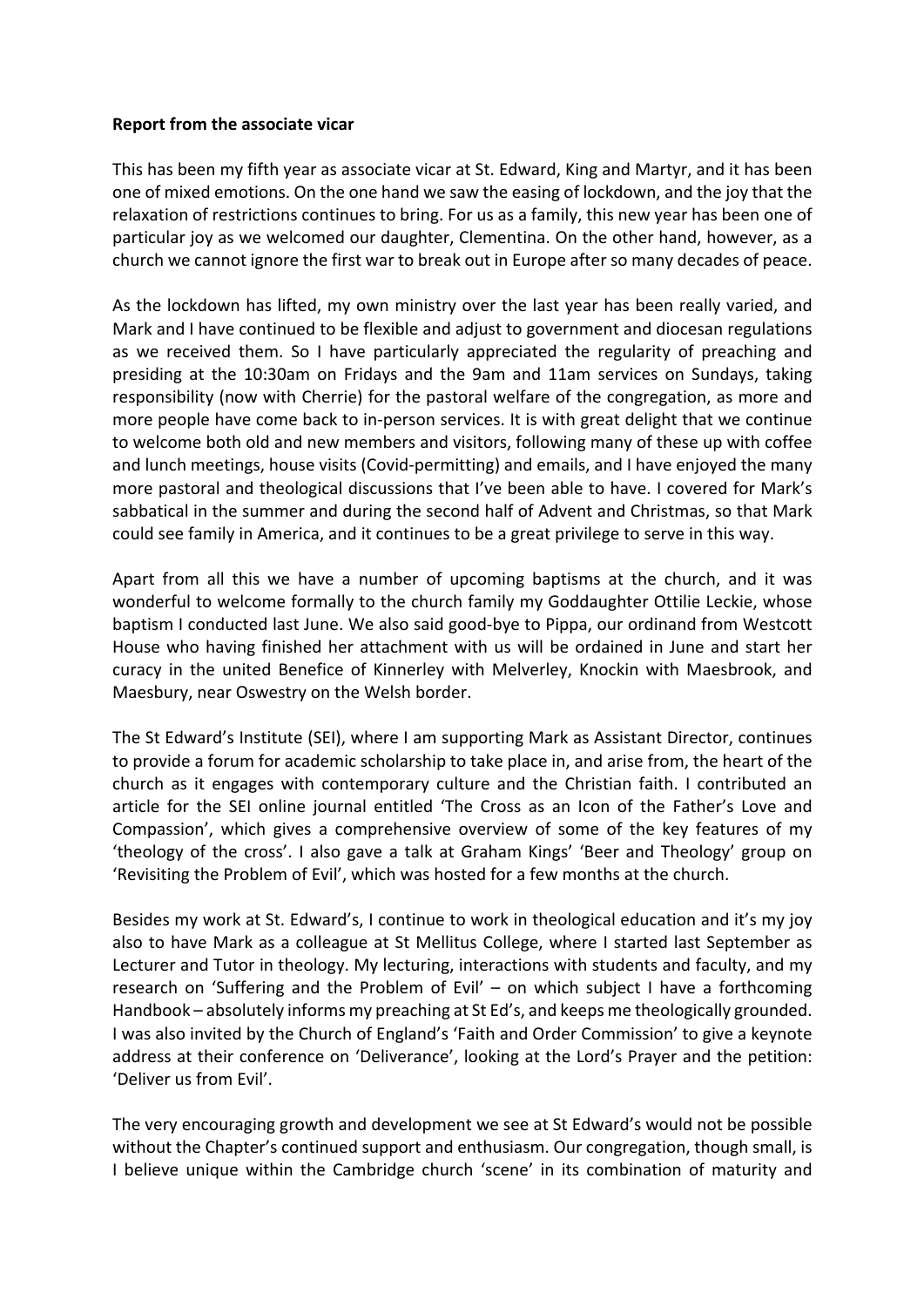curiosity. It really is a joy and privilege to serve and grow beside you, serve our community and open the Bible with you, and ultimately discover more about and worship the Lord together.

#### Music Report

This time last year, I reported that we were beginning to add more sung elements into the services as Covid restrictions were slowly being lifted. Now we are back to singing together as a whole congregation. What a difference a year makes! We are blessed to have a fantastic group of musicians and singers who have made such a difference at our carol service, Good Friday meditations and during communion. Thank you to all of you – you know who you are!

#### Sunday School

Sunday school usually takes place on the first and third Sundays of the month. We usually follow the Gospel theme. Each session has a story and talk or game followed a craft activity, which the children love sharing with you all! A huge thank you to Vicki for all her support and encouragement.

#### Bell Choir

Ringing has been able to continue at St Edward's and now that the lockdown is over the bell captain is able to resume teaching. If anyone wants to learn, just come and say hello on a Sunday morning.

### Scriptorium Report

The Scriptorium at St Edward's has gone from strength to strength over the course of Michaelmas Term 2021 and Lent Term 2022. Around 30-35 separate individuals have availed of Scriptorium at least once during these terms and our core group of regular attendees now stands at around 10-12. The framework of praying, studying, and eating together has continued to facilitate the formation of a tight-knit scholarly Christian community, within which ideas can be freely shared and discussed. The launch of the SEI Online Journal, in Lent 2022, provided an opportunity to turn some of our lunchtime conversations into an informal peer-review process for the Journal's draft submissions, and occasioned some of the most enthusiastic, fruitful, and thought-provoking discussions of the academic year thus far. We have been especially blessed by an increased number of members sharing the responsibilities and tasks that make Scriptorium both possible and run smoothly. Furthermore, the generous financial support of Trinity Forum this year has allowed us to provide a free lunch to attendees on both Tuesdays and Wednesdays (typically, soup and Pret sandwiches on the Tuesday and soup only on the Wednesday) in addition to covering heating costs for those days. Following the recent arrival of a substantial donation of books, it is hoped that an augmented St Edward's library will offer additional resources, in the very near future, to those members of Scriptorium seeking to bring their own academic disciplines into more direct conversation with Christian faith and contemporary culture.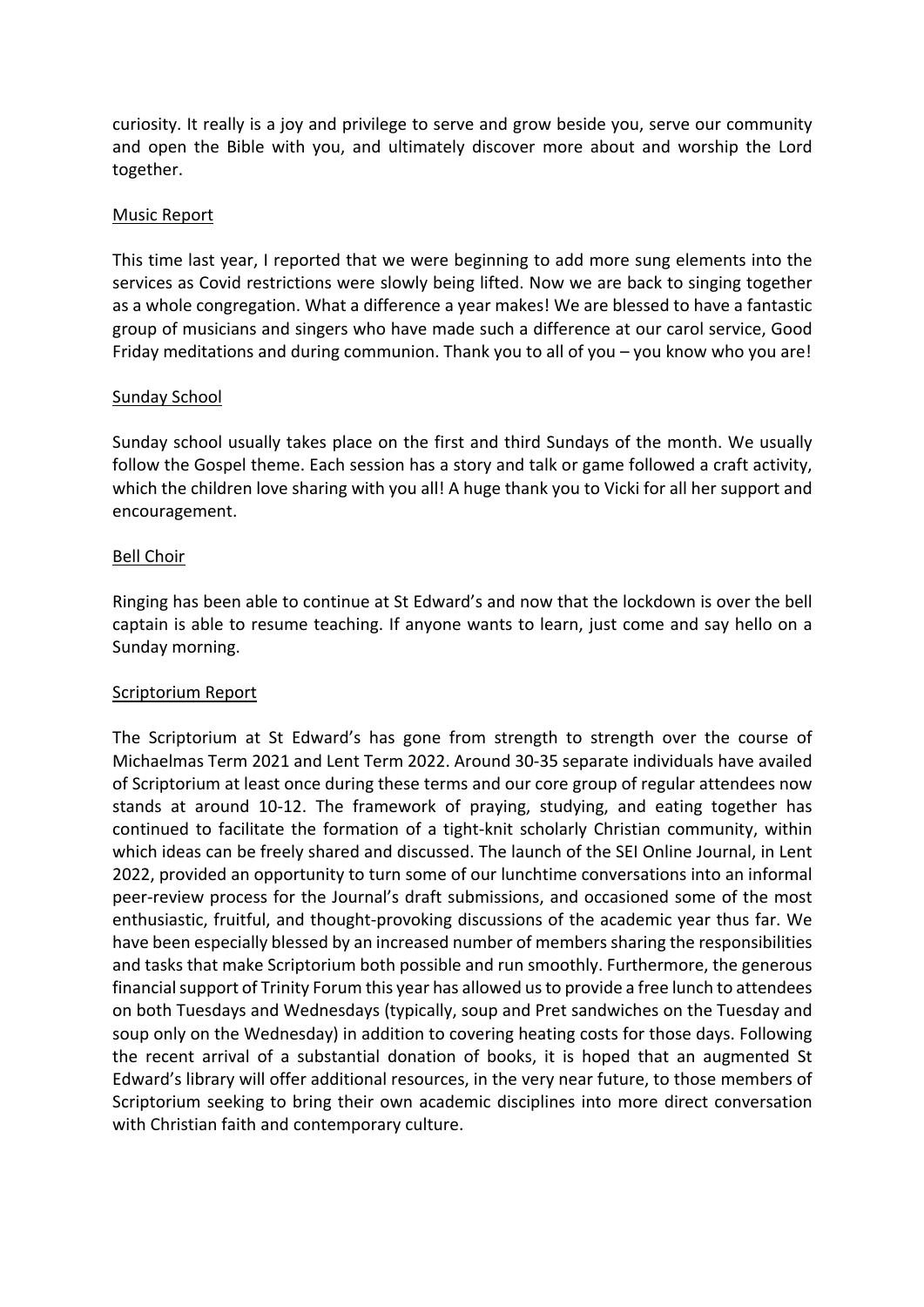# Deanery Synod (Cambridge South) Report

St Edward King and Martyr, and thirteen other churches (all of them in Cambridge, apart from two in Grantchester and Trumpington) together form the Deanery Synod for South Cambridge. The Synod representatives usually meet three times a year, to discuss a range of concerns which affect us all (a different church plays host each time).

This year meetings have been a mixture of Zoom, in response to the Co-vid pandemic, and our first face to face meetings since the lifting of restrictions, which were held in October 2021, in St Mark's church, Newnham, and February 2022, in St James's Church, Wulfstan Way. During the course of the year our chief discussions have concerned the following.

# **1. Response to Covid and working out how best to manage the return to congregations meeting in person in their churches.**

Many churches in the Deanery have been resourceful in keeping their congregations together virtually, although not all of them possess facilities or resources for live streaming. Although congregations are gradually returning for physical worship in the churches there is still clearly some reluctance to do so. It was generally felt churches would need to give considerable thought to how, or whether, to manage a return to 'normal' services, or whether the face of the future will necessarily be rather different from traditional practice. This is clearly work in progress. It was generally felt that nothing can replace actual face to face contact, however helpful it has been to be able to fall back on streamed services, and that streaming should not become the norm. Nevertheless, it was also recognised that some sections of our congregations still feel far too vulnerable to Covid to be prepared to risk returning to their churches. How their needs are best to be served demands continuing thought and resourcefulness, and that includes how to enable them still to feel connected to the people and activities of their church.

# **2. Diocesan finances and the South Cambridge Deanery Synod's contribution.**

Although the pandemic understandably caused revenues from collections to be severely reduced, and a number of churches were unable to pay their full contribution to the Diocese in 2020 and 2021, things are now improving, and the Diocese has said it has no major concerns about revenue from the Deanery. The South Cambridge Deanery is the largest contributor to the Diocesan share, and although individual churches within it were struggling earlier, it is expected that the Deanery will be able to pay its full share in 2023.

### **3. The Church's Homelessness Project.**

Churches in the South Cambridge deanery are continuing to play their part by providing accommodation where possible or by providing meals. Churches which cannot provide overnight accommodation, such as our own, nevertheless participate through members of the congregation who offer their time and services to other churches which are able to be open for homeless people during the night. Churches also work with other projects and groups within the city not connected formally with places of worship.